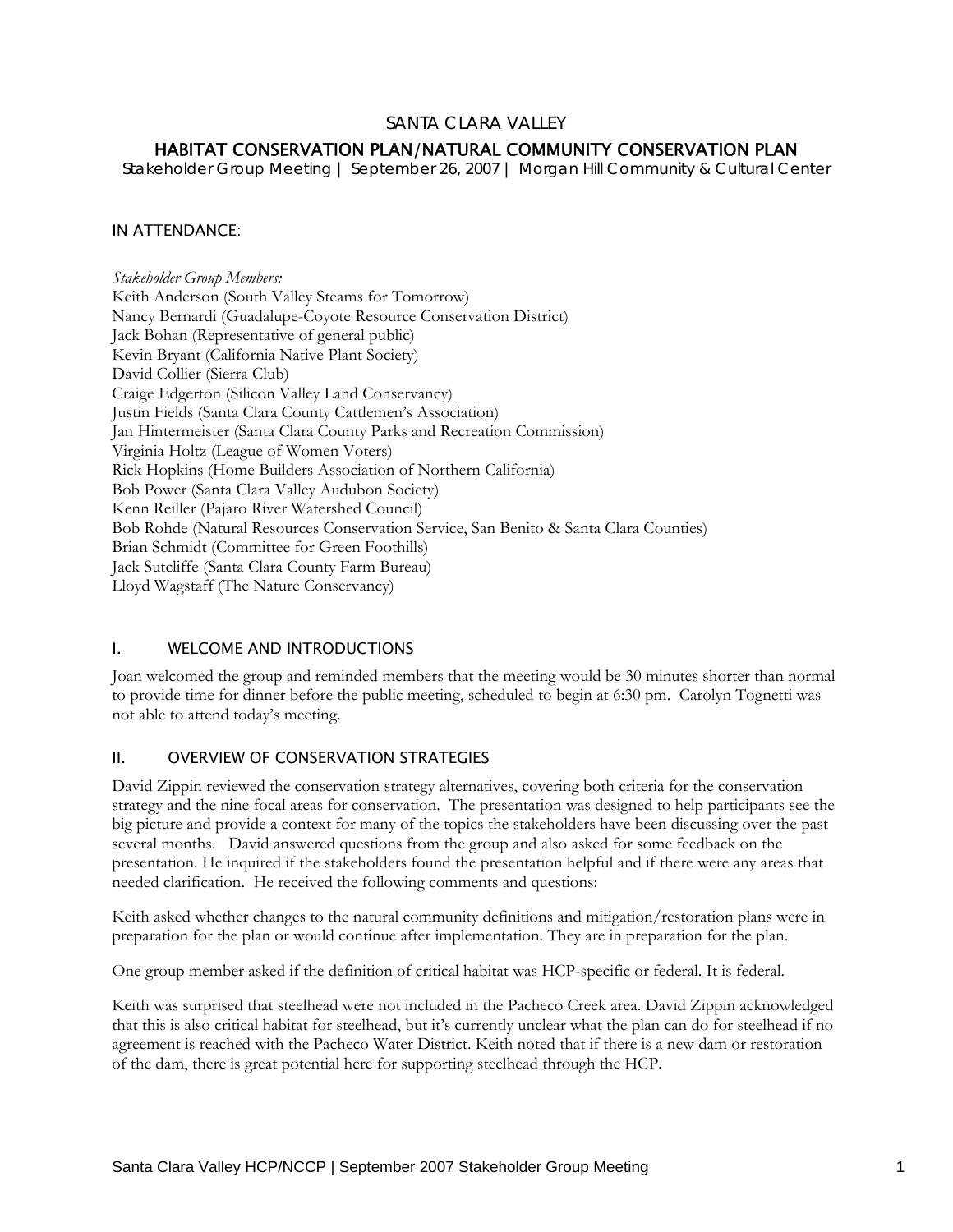One group member asked for clarification of industry jargon—in this case, a K rail, which David Zippin defined as a median barrier. Another stakeholder asked what the significance of the colors on the map was. They signify data sources. However, is one more important than another? Yes, Jones & Stokes is targeting some corridors more than others because staff believe they are more important or have higher conservation values.

David Collier is concerned that some of the Jones & Stokes slides are not ready for public presentation vet there are unanswered questions even for the stakeholder group, so will the public be able to make sense of these?

Kenn Reiller thanked the Project Team for the presentation, which he felt clarified a number of things.

Another stakeholder noted that some of the data is lost because of color and layout—can this be corrected to make things more clear? Possibly- there is a tendency to want to show everything, but possibly this can be narrowed to key data to simplify.

Brian is concerned that a 1:1 for perennial wetlands and 2:1 ratio for seasonal wetlands seems low—there is a large potential for failure there. David Zippin noted that these are actually quite high because they include both restoration and preservation. So some areas will be protected and enhanced, while others will be restored. Brian noted that the presentation should note this explicitly—preservation means preservation plus enhancement.

One group member noted that there seemed to be little fishery information related to Coyote Creek.

The Coyote Creek map needs to be clarified—it implies that there is a wildlife corridor goes right through Coyote Valley, which will be developed. Politically, this needs to be crystal clear! This confused other stakeholders, as well.

After the presentation, Virginia reported on a "Clean and Green" conference held today, and shared a copy of the report from the proceedings. She recommended several of the speakers, including venture capitalist John Doeer who spoke about the role technology can play. For those who are interested in obtaining the report, the web address is www.svlg.net.

# III. GROUP DISCUSSION

The group continued its discussion of specific topics from Chapter 4, 5 and 6.

Matthew Jones of Jones & Stokes presented a map of the riverine fish assemblage data, also known as the "fish map". He described how it was developed and its general purpose. Jerry Smith, a member of the Science Advisors Group, also provided comments and feedback during the presentation. There were numerous comments and questions from the stakeholders.

A representative from the Water District noted that this year, with half the normal rainfall, there may be only ten percent of the normal runoff, which leaves very little water to supplement flow with. So there are factors that may be difficult to overcome.

Jerry noted some errors in the map—dots for steelhead are showing up as dots for trout. This has been corrected once before, but needs to be again.

Kenn Reiller asked for clarification on the steelhead ranges.

David Collier asked if the group could reasonably ignore the distinction between spawning and rearing habitats for this analysis. Jerry Smith noted that the limiting factor is typically the rearing habitat, not the spawning habitat.